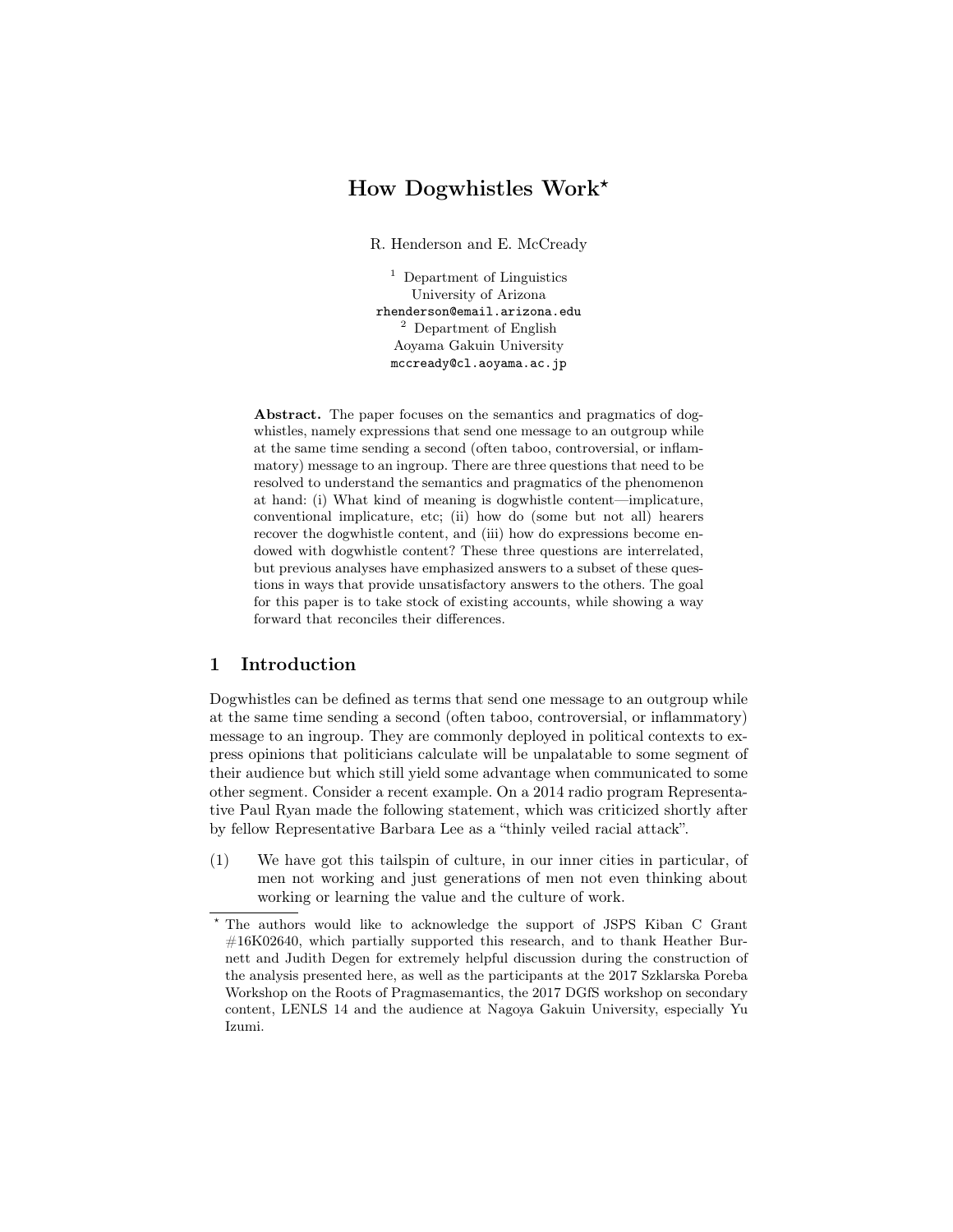The "thin veil" refers to the phrase *inner-city*, which is code or euphemism for African American neighborhoods (especially stereotypically racialized views of such neighborhoods). Those aware of the dogwhistle heard Ryan promulgate the pernicious racial stereotype that African Americans are lazy. At the same time, Ryan maintained an amount of plausible deniability because this content was not explicit but only referenced a vague geographical location.

We see three questions that need to be resolved to understand the semantics and pragmatics of the phenomenon at hand: (i) What kind of meaning is dogwhistle content—implicature, conventional implicature, etc; (ii) how do (some but not all) hearers recover the dogwhistle content, and (iii) how do expressions become endowed with dogwhistle content? These three questions are interrelated, but previous analyses have emphasized answers to a subset of these questions in ways that provide unsatisfactory answers to the others. The goal for this paper is to take stock of existing accounts, while showing a way forward that reconciles their differences.

We will start by examining these views with an eye to their strengths and weaknesses before pushing forward with our own analysis, which builds on [5]. We take the canonical example above as our test case in evaluating previous proposals and developing our own. As we will show, previous analyses all have their own strengths, but each either fails to address key aspects of the phenomenon or mischaracterizes the content of dogwhistles in problematic ways. The final proposal is that dogwhistles are neither Pottsian CIs as in the work of [16], nor hearer-centered, norm-violating inferences as in the account of [6], but are instead expressions that activate relevant normality conditionals in ingroup speakers but not in outgroup speakers; this can be viewed as a kind of audiencespecific invited inference dependent on background knowledge in a way specific to dogwhistles. This analysis improves on the work of Potts and Khoo and fills a lacuna in the game-theoretic analysis of Henderson and McCready, ultimately yielding a substantial advance in our theoretical understanding of dogwhistled speech.

### 2 Views

There are three views on dogwhistles in the semantics and pragmatics literature. We consider them one by one and compare their perspectives on how dogwhistles work. What we will see is that while it is impossible to maintain a CI view of dogwhistles given the empirical facts, neither the inferentialist view of [6] and the game-theoretic view of [5] manage to account for certain aspects of how dogwhistles work. What we will propose in the light of these observations is a theory that blends aspects of the latter two theories, improving on both.

### The CI View

Stanley (2015) is the first published view of dogwhistle speech in semantics and pragmatics. According to this view, dogwhistle terms introduce conventional implicatures: for instance, a term like welfare, which is associated with negative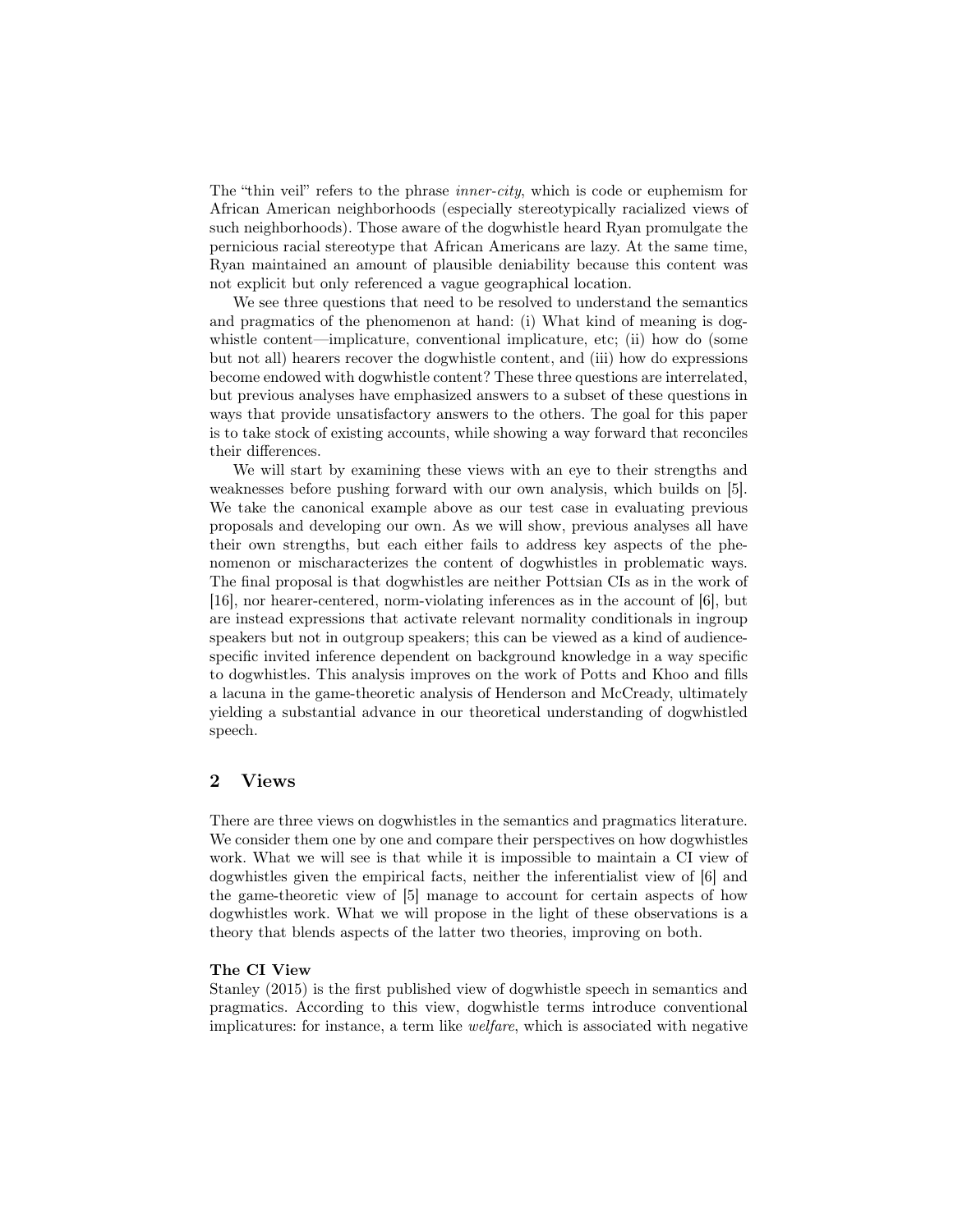views of poor black people in the US, in addition to its literal meaning, carries the conventional implicature that the speaker dislikes poor blacks. This makes it a mixed content bearer in the sense of [10], though Stanley himself doesn't use this term. However, the dogwhistled content has few to no properties of conventional implicatures, as pointed out by [5] and [6].

Most prominently, if a bit of content is conventional, as the not-at-issue content we see with mixed-content bearers is, it's not deniable any longer. This can be seen with pejoratives, which clearly carry conventional not-at-issue content, roughly that the speaker dislikes the group which is the target of the pejorative expression. It is very odd for a speaker to use a pejorative and then deny the expression of a negative attitude, as in the following dialogue: this is expected given that expressive items and conventional implicatures commit the speaker to the expressed not-at-issue content, as claimed by [12, 13], and given that the not-at-issue content of pejoratives falls into one of these two classes.

(2) A: Angela Merkel is a kraut. B: What do you have against Germans? A: #I don't have anything against Germans. Why do you think I might?

Such dialogues are fine with dogwhistles; in the following, there seems to be no entailment that A has the relevant attitude. This is unexpected if dogwhistled content is indeed the result of dogwhistles being mixed content bearers.

- (3) A: Donald is on welfare.
	- B: What do you have against social programs?
	- A: I don't have anything against social programs. Why do you think I might?

By this test, dogwhistles of all types can be concluded to not be conventional, and thus, a fortiori, not mixed content bearers.

#### The inferentialist view

Another proposal on the market is the inferentialist view of [6], which we are quite sympathetic with in many respects and which addresses aspects of dogwhistles that [5] do not. Khoo's idea is that dogwhistles induce certain kinds of inferences: namely, those which the existing beliefs of interpreters coupled with the information provided by the dogwhistle combine to yield. Schematically, if the speaker claims that x is C and the interpreter believes that  $C$ 's are R's, then the interpreter will conclude that x is  $R$ ; it's this kind of inference that Khoo thinks that dogwhistles license. The key point is that if the interpreter lacks the belief that  $Cs$  are  $Rs$ , the relevant inference won't arise: this is the way in which Khoo explains the difference in interpretation between ingroup and outgroup speakers. In the example we have focused on, suppose that the interpreter believes that inner-city neighborhoods are African American neighborhoods. Then the speaker saying that people who live in inner-city neighborhoods lack a culture of work licenses the inference that people who live in African American neighborhoods lack a culture of work. This is a kind of invited inference account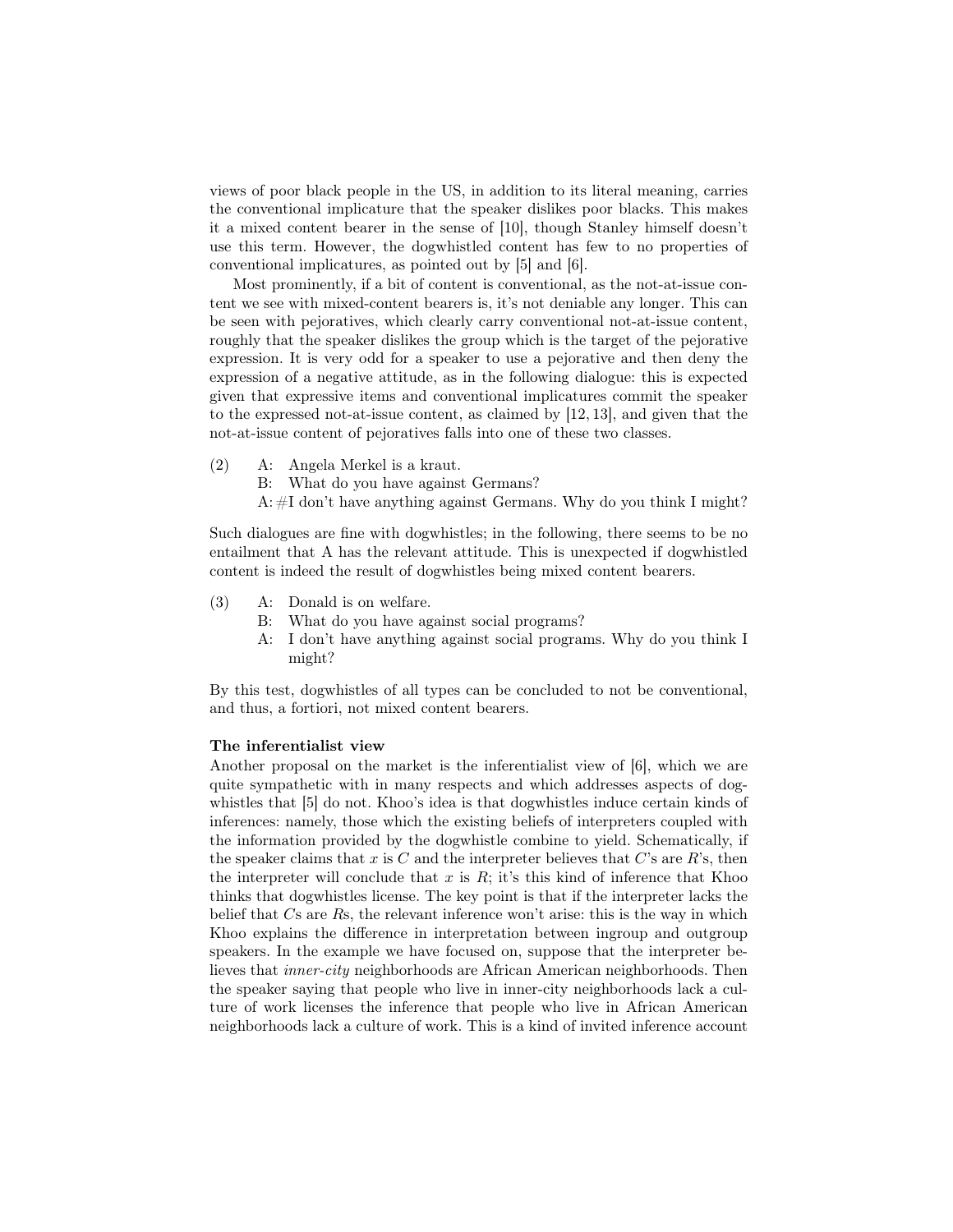which relies on the (at-issue) content of the dogwhistle itself and the background beliefs interpreters have which license a constellation of inferences about things related to that content.

This kind of account gets around the problems of treating dogwhistles as CIs. Most importantly, the dogwhistle effect is not conventionalized, but is instead entirely listener-based, which preserves the speaker's deniability. This is the critical fact that CI accounts miss. At the same time, an account that is based entirely on the extensional content of the dogwhistle and the listener's background beliefs is too weak. As Khoo himself notes, the account predicts that any two coextensive terms should induce the same 'dogwhistle inferences,' but they don't: only certain terms do, namely those which can independently be identified as signaling certain aspects of speaker identity in the dogwhistley manner. We thus seem to require a theory in which the dogwhistle inferences are tied to specific linguistic expressions, but not a part of their conventionalized semantic meaning, as with a CI. This is a tricky middle way to find.

Khoo's solution is to appeal to work of [4] on belief fragmentation for a fix: the idea is that thinking of Xs in one way may not deliver the same inferences as thinking of them in a different way, so even coextensive terms may not give the same inferences. Indeed, he indicates (in his footnote 19) that a metalinguistic theory of these words is probably needed (though he makes no attempt to spell one out); 'beliefs about the code words themselves may be relevant.' We agree with this suggestion, though no detail is provided; we think it's precisely the use of the dogwhistle qua particularized expression that has to be taken into account when trying to compute what meaning is transmitted and what the likely intentions of the speaker are. However, we want to go further; we suggest that the need to look more closely at the linguistic expressions invalidates the inferentialist theory with its focus on content, and requires us to move to a view which induces the inferences arising from dogwhistles on the basis of the forms of the messages themselves, as [5] also emphasize.

### The game-theoretic view

[5] provide an account of dogwhistles in a game-theoretic setting. In particular, we build off of pathbreaking work by [1, 2] on what she calls Sociolinguistic Signalling Games (SSGs). The core idea behind SSGs is that, in communication, speakers attempt to construct a sociolinguistic persona that listeners try to recover (as in Third Wave sociolinguistics, e.g. [3]). This process is mediated by linguistic expressions, which not only have a semantic meaning, but also a social meaning—namely those personae that the expression is consistent with. Finally, we assume that both speakers and listeners assign values to personae. In the speaker's case, the value is based on rankings on personae: the higher the ranking, the more the speaker wishes to be perceived as having that persona; in the listener's case, it is based on a ranking of personae that they (dis)approve of.

Against this backdrop, dogwhistle language arises under three conditions. First, a linguistic expression becomes associated with a particular persona. This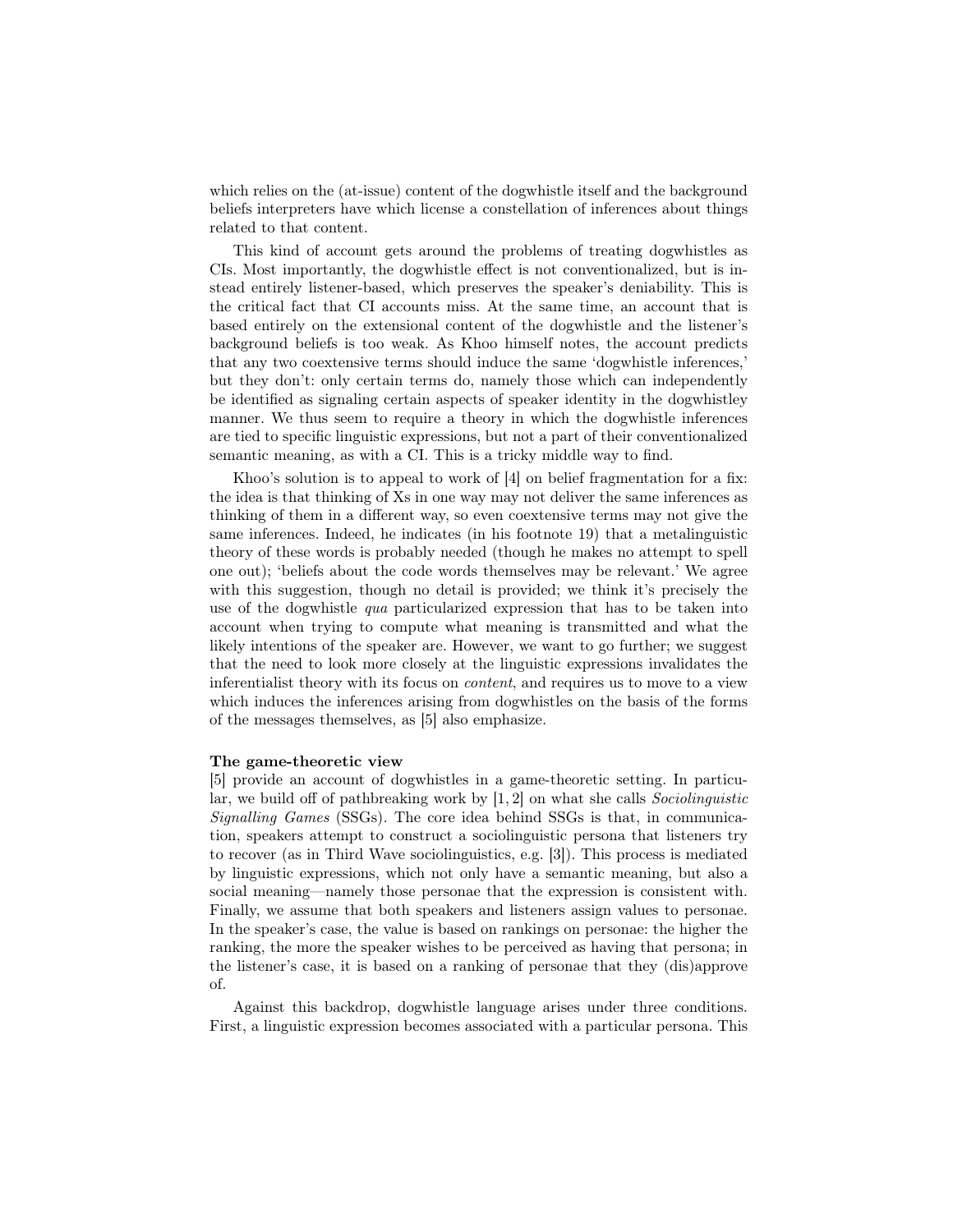sort of association is not so surprising. Certain groups of people speak a certain way, and any variation, including lexical choices can signal group membership, a familiar point in sociolinguistic theory  $(e.g., [7])$ . Second, there is differential awareness in the population about how strongly that expression signals a particular persona. This is also not surprising. People not aware of a group's culture will not be aware of how they use language (e.g., [15]). Finally, there is a difference in the population in how individuals value that persona. If some individuals value a particular persona highly, but others strongly disapprove of it, there will be an incentive for speakers to signal their adoption of that persona only to certain groups. Under these conditions, it may become possible to use a linguistic expression to signal your persona to a subaudience, while hiding your persona from a large subaudience that would disapprove of that persona. In the game-theoretic perspective, this becomes a utility-maximizing strategy.

Note that in this discussion of persona, we have not talked about communication of 'genuine' linguistic content (ie. plain vanilla semantic content), such as the kind of inference observed in the move from "inner city" to "African American neighborhoods" in the example we have been considering here. [5] show that there are actually two kinds of dogwhistle. Only the first involves exclusively the transmission of speaker personae. With the second kind (called Type 2), the content sends one message to all audience members, while the whistle enables the placement of an addendum on that message for a sub-audience which has a truth-conditional impact, something in the manner of the pragmatic enrichment of [14]. We argue that recovering this message is based on a listener recovering a particular persona for the speaker. The Ryan case above best fits this category. His use of "inner city" may convey to a subaudience that he has a particular persona, and so in virtue of that persona, when he says "inner city" he is referring to African American neighborhoods in those cities.

This kind of account is able to avoid the problems of the CI account. The reason is that speakers, in general, are able to deny that they have a particular persona in virtue of that fact that expressions often only loosely signal particular personas. In the case of Type 2 dogwhistles, denying the persona amounts to denying enriched content sent by way of that persona, e.g., the enriched meaning "African American neighborhood" from the expression "inner city".

What the account in [5] cannot do is explain how "inner city" is related to "African American neighborhood". Assuming that the connection between these two pieces of content is available, our game-theoretic account can provide an account of when the inference from one to the other will arise and that it is deniable, but unlike the account in  $[6]$ , the relation between the dogwhistle expression and the dogwhistled content is opaque. This is an unfortunate feature of the game-theoretic account, which makes it incomplete as a full account of the pragmatics of dogwhistled expressions. We aim to rectify this situation in the remainder of the paper.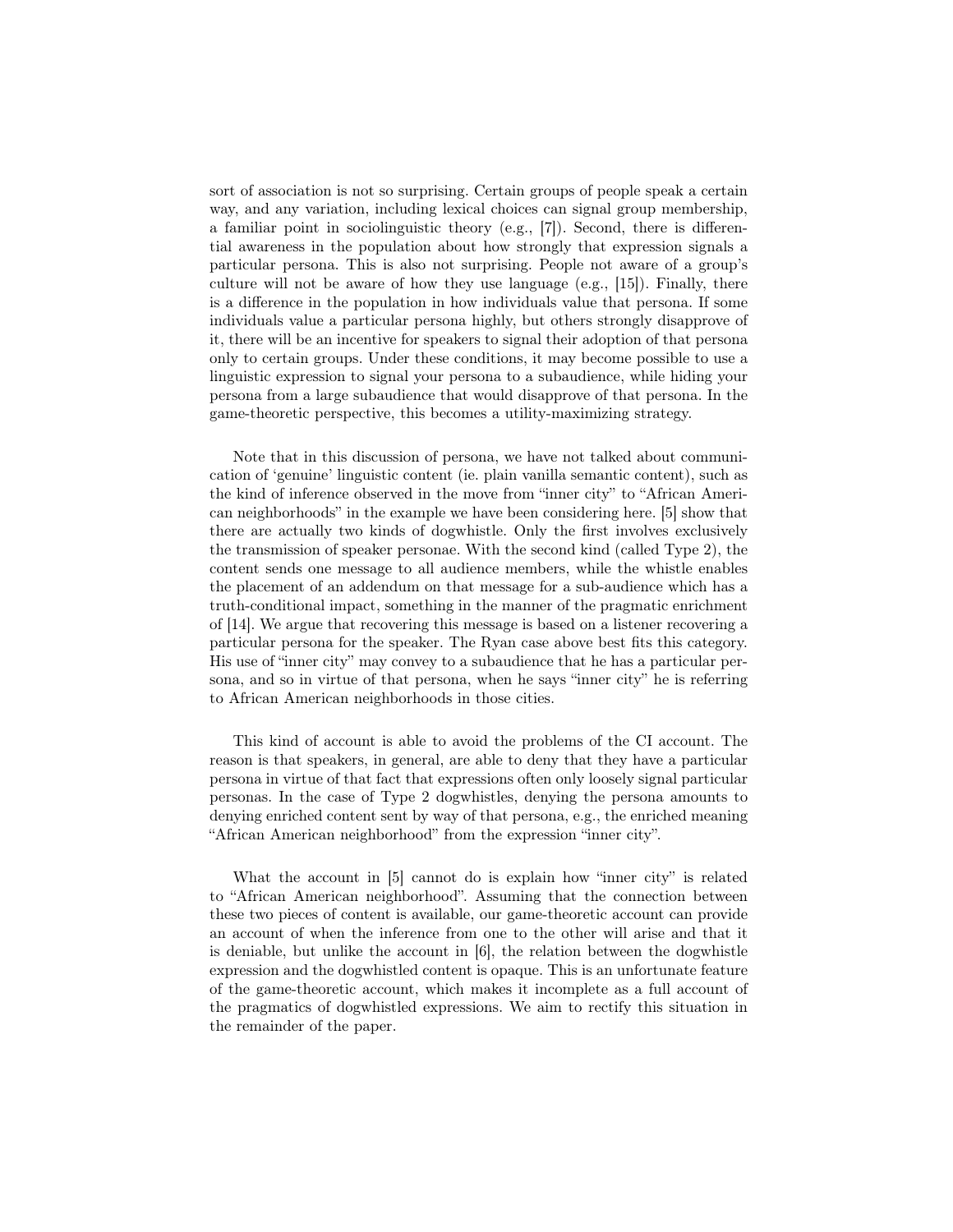## 3 A mixed view: Defaults, backgrounds, and form.

From the three views described we can extract a number of considerations relevant to a full account. From the CI account and its problems it becomes clear that dogwhistled content is pragmatic, but not fully conventionalized as a 'proper' nondefeasible part of meaning. From the inferentialist account we find a connection between prior beliefs and the content speakers can recover from dogwhistled communication, and also learn that the relevant inferences have to be conditioned on the form of the dogwhistle rather than just its extensional content. From the signaling game view, we see that considerations of utility maximization in particular communicative settings can explain the use of dogwhistles, but not how they arise initially. Our aim now is to bring these insights together into a single unified view.

Our ideal, then, is a theory of dogwhistles which (i) has a metalinguistic character, (ii) makes use of background, default information about how speakers use language, and (iii) can be reconciled with a game-theoretic account of the deployment and recovery of dogwhistled content. Fortunately we have the foundation of such a theory available off-the-shelf in [11], who uses just these components to analyze the way emotive underspecification is resolved in emotive adjectives. We will make use of this theory to underpin our refitting of the inferentialist view to solve its problems with extensionally equivalent expressions and integrate it with our game-theoretic model.

[11] considers cases of underspecified emotive content, which include adjectives like damn or fucking, particle exclamations like Man! and ordinary exclamatives like What a hotel!. All these expressions can be interpreted either as positive or negative in the right context.

- (4) What a hotel!
	- a. We enter the hotel room: ocean view, palatial space, spotless white coverlet, bottle of champagne, etc.  $\rightarrow$  **positive interpretation**
	- b. The hotel is a complete dump, roaches, springs coming out of the bed, plus the window doesn't open and the AC is broken  $\sim$  **negative** interpretation

How can a hearer settle on a positive or negative interpretation? And how can a speaker navigate the potential of hearer misunderstanding of her intention? As these questions make clear, this case is a kind of toy version of the general problem of interpretation recovery in language. The strategy proposed by [11] for this is to condition the interpretation of underspecified emotives on hearer guesses (on the basis of her existing beliefs, modeled using a standard probability function) about speaker emotional states and background knowledge about how people use language with respect to their emotional states. Thus, given that a speaker is using an emotive expression with an underspecified interpretation, that (e.g.) in context (4a) she is in a positive emotional state, and that speakers, when they use underspecified emotives, ordinarily use them in a way that matches their intended interpretation with the speaker's current emotional state, the hearer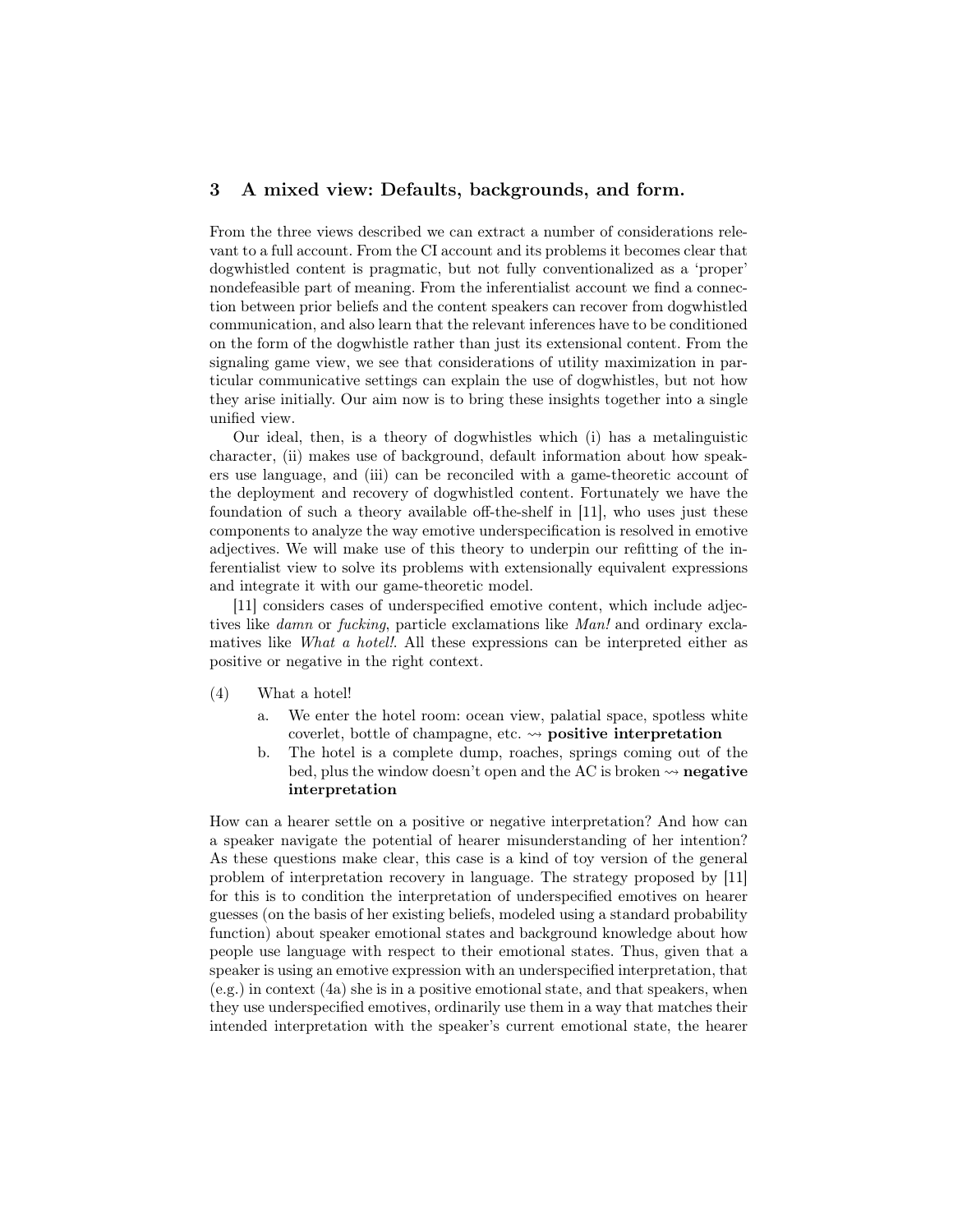can conclude that the speaker likely means to communicate a positive meaning with the exclamation.

The basic ingredients of the analysis are the use of normality conditionals formulated in a default logic to formalize the way in which particular states of the world associate with emotional states on the one hand and with how language is normally used and interpreted on the other. The first kind of conditional is less relevant to the current setting; it's the metalinguistic aspect of the analysis that makes it useful for overcoming the extensional identity problem. For the case above, we might have conditionals like the following (here,  $\langle \rangle$  is a normality conditional and  $\lambda x. Emot(x)$  is a function yielding the emotional state of x, drawn from the set  $\{pos, neg\}$ :

- (5) reach\_hotel(x)  $\land \exists y[roach(y) \land in\_room(y)] \land \exists z[ac(z) \land in\_room(z) \land$  $broken(z)$  >  $Emot(x)$  = neg
- (6) reach\_hotel(x)  $\land \exists y[champagne(y) \land in\_room(y)] \land \exists z[coverlet(z) \land ...]$ in  $room(z) \wedge spotless(z)] > Emot(x) = pos$

These sorts of world knowledge axioms directly yield the speaker's emotional state, though defeasibly. The use of axioms about metalinguistic content is more general; instead of axioms relating to clearly specified situations like the above, we instead have schema indicating how speaker emotional state ordinarily relates to language use. For example, consider the following axiom from [11], which states that in the absence of defeaters, we can assume that any underspecified emotive expression included in a speaker's utterance should be interpreted in a way conforming with her overall emotional state:

(7) 
$$
(Emot(s^c) = E \land Use(s^c, S) \land EC \subseteq S) > EC = E
$$

Taking the above three axioms together, we are able to arrive at the proper (default) interpretation of the exclamative by chaining the applicable world knowledge axiom with the metalinguistic axiom about interpretation.

Our method for unifying the theories of dogwhistles we have discussed is to import the machinery of defaults about how language is used into our gametheoretic analysis. The result is a theory that blends aspects of [5] and [6], improving on both. The core idea is that the default inferences Khoo uses to arrive at the dogwhistle message should be conditioned on the persona the speaker is aiming to present.

[5] provide a game-theoretic account of how speakers can recover the persona a speaker aims to present (to a subset of the audience) given the choice between distinct, though semantically equivalent expressions. When combined with Khoo's insight about the form of dogwhistle inference, we get an account of how speakers and hearers coordinate on the meaning of dogwhistles. This account is given by the logical formula in (8). According to this view, the speaker's use of a dogwhistle with content  $C$  and persona  $p$  licenses the inference that the speaker wants the hearer to believe  $R$ , given that hearer believes that  $C$ entails R in a Khoo-style inference. In  $(8)$ ,  $[DW]$  indicates the dogwhistle itself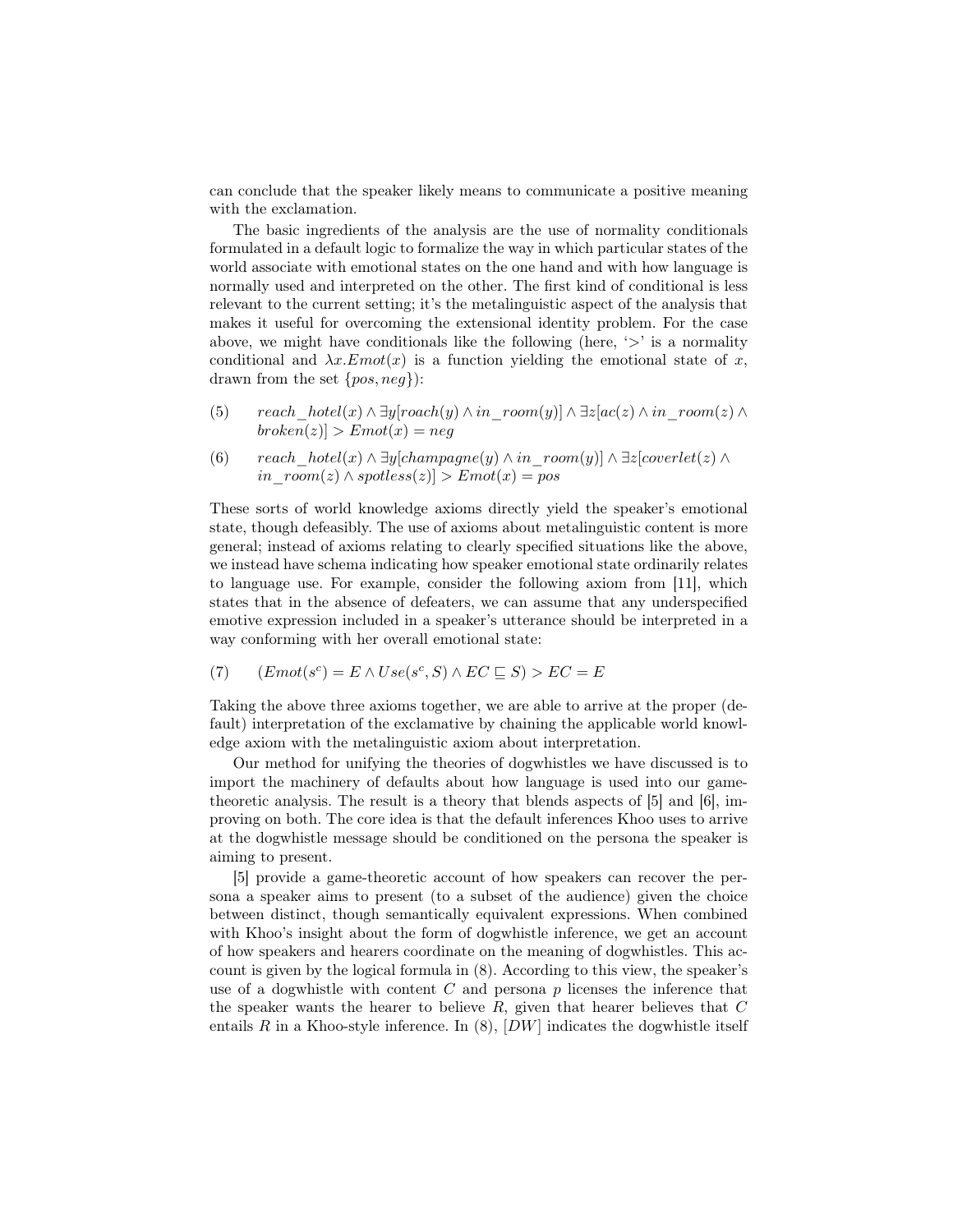qua linguistic form; this means that, if the speaker doesn't use the actual dogwhistle, the inference won't follow, so extensionally equivalent expressions won't do the job. In fact, the inference depends on the speaker's persona (because of the clause  $Use(s, p, [DW])$ , which is connected to the words used, so the extensionally equivalent case is doubly out. Moreover, this account explains why dogwhistles have the enriched meanings they do, which was the aspect of dogwhistle pragmatics left out of [5]. In particular, they get their meanings from the speaker inviting the hearer, based on the speaker's persona, to make an inference they are prone to make based on the content of the dogwhistle.

(8)  $Use(s, p, [DW]) \wedge Bel(h, \forall x [C(x) \rightarrow R(x)]) > Internal(s, Bel(h, R(x)))$ for persona  $p$  and  $DW$  with dogwhistled content  $C$ .

Let's consider a specific example, that of *inner city*, which has been our test case throughout. This is a Type 2 dogwhistle which, given the recognition of the speaker's persona (cryptoracist), allows enrichment of the content inner city to urban African American neighborhood. The following axiom states that, given that a speaker s with persona p uses the dogwhistle *inner city*, and given that the hearer believes that inner city neighborhoods are all African American, then normally the speaker intends the inference from his phrasing to this enriched meaning to be made. This captures the proper meaning of the expression, and does so in a way that won't allow substitution of an extensionally equivalent expression such as neighborhood in an urban area to induce the relevant inference, for, given the form of the conditional on which the use of the precise expression [*inner* city] is required, the inference won't be triggered in the absence of either recognition of the speaker's persona or the use of the dogwhistle itself.

(9)  $Use(s, p, [inner-city]) \wedge Bel(h, \forall x [inner-city(x) \rightarrow$ urban  $AA$  neighborhood $(x)|)$ ) >  $Internal(s, Bel(h, urbanAA-neighborhood(x)))$ 

# 4 Conclusion

In this paper, we have presented three views of dogwhistle language in formal semantics and pragmatics, each flawed in its own way. The first takes them to be CIs; this theory fails due to the lack of conventional quality in dogwhistles. The second is an inferentialist view that aims to explain the kinds of semantic consequences that arise from using dogwhistles, by conditioning them on the background knowledge of those who hear them. This view is a major advance, but fails to explain the fact that dogwhistles don't have the same effects as other, extensionally equivalent, expressions; this is unexpected if only standard kinds of inference are in play, because such inferences are strictly content-based. The third theory conditions dogwhistled interpretations (that affect or enrich truthconditional content) on the recovery of speaker personae in the sense of Third Wave sociolinguistics; this theory is successful, but makes no attempt to explain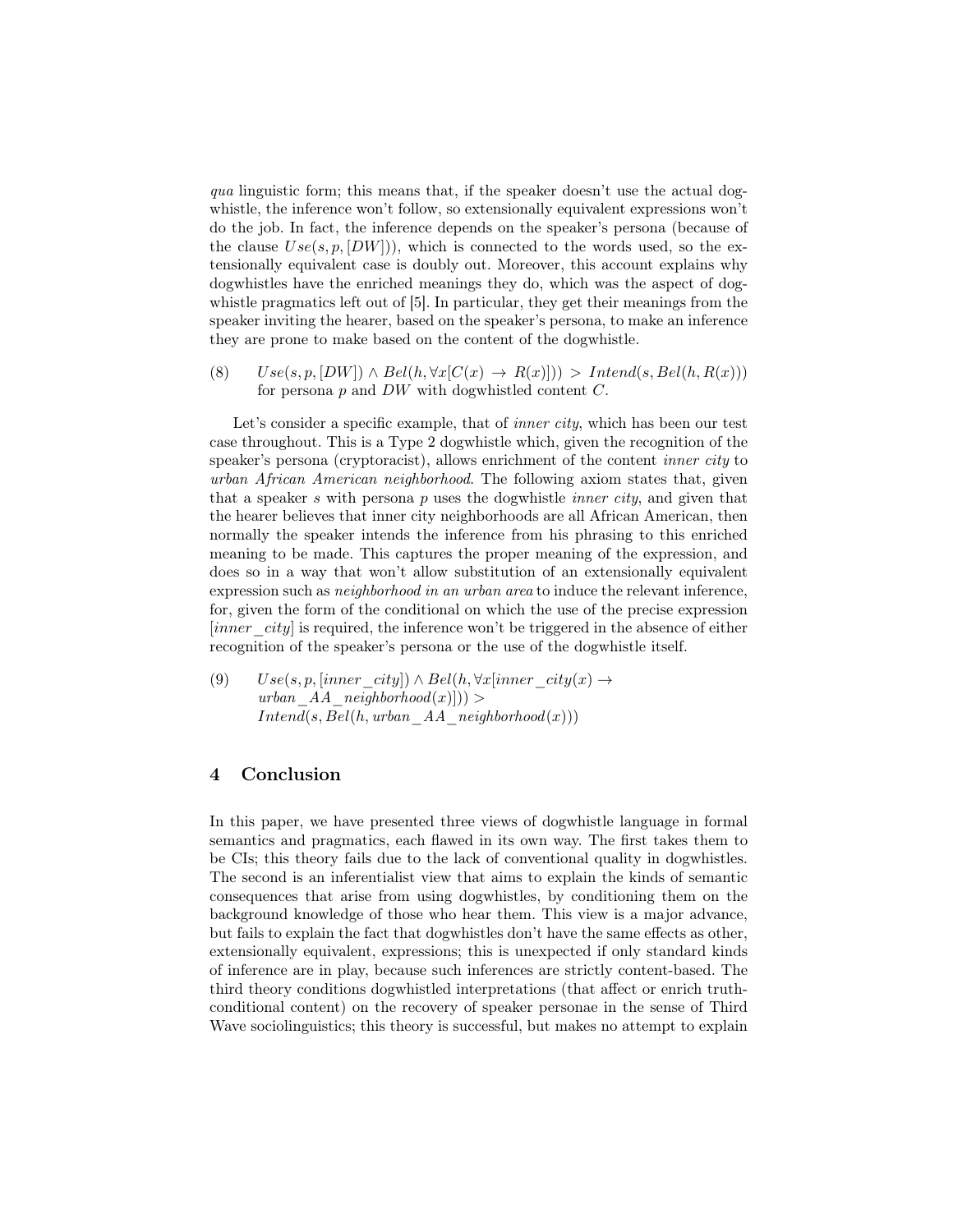the precise kinds of enrichment that arise with dogwhistles, or why that precise content arises.

The present paper unified the second and third views by making use of metalinguistic default conditionals which condition on the perceived persona of the speaker: since personae are recovered on the basis of the particular expressions used, the choice of expression is important, and extensionally equivalent items won't induce the same effects. This unification is a step forward in the analysis of dogwhistles, and shows further the importance and usefulness of personae in formal pragmatic work.

There are many future directions for this project. Here are two immediate ones. To our knowledge, there is no formal work on dogwhistles outside of English. We are interested to examine dogwhistles in political speech couched in other languages, and, importantly, in non-Western cultures; the results of such investigation should go further to show the (non)uniformity of Gricean considerations of rationality in speech and communication (cf. [9, 8]). An initial test case in this regard might be the Japanese expression junsui 'pure', which has a common use in right-wing discourse and dogwhistles views about ethnic purity and Japanese racial homogeneity. Second, we want to look at phenomena which might be viewed as the inverse of dogwhistles in a certain sense: dogwhistles are centered on the recovery of speaker personae, but what about the hearer? Are there expressions which have particular meanings depending on whether the hearer has a particular persona, and lacks them otherwise? We believe so: one such is the phenomenon of subtweeting, where a general statement is made which is meant to apply to some specific hearer or set of hearers, possibly just those with a certain property. Thus, hearer self-identification as a target of the subtweet is required for its efficacy. In some cases (perhaps only when the target involves ascription of a property, such as being a Nazi), persona identification will be involved; we mean to tease apart some such cases as the next stage in the present project.

### References

- 1. Burnett, H.: Signalling games, sociolinguistic variation and the construction of style. In: the 40th Penn Linguistics Colloquium, University of Pennsylvania (2016)
- 2. Burnett, H.: Sociolinguistic interaction and identity construction: The view from game-theoretic pragmatics. Linguistics and Philosophy. To appear. (2017)
- 3. Eckert, P.: Jocks and Burnouts: Social Identity in the High School. Teachers College Press: New York (1989)
- 4. Elga, A., Rayo, A.: Fragmentation and information access (1966), manuscript
- 5. Henderson, R., McCready, E.: Dogwhistles and the at-issue/non-at-issue distinction. In: Gutzmann, D., Turgay, K. (eds.) Secondary Content: The linguistics of side issues, pp. 1–21. Brill (to appear)
- 6. Khoo, J.: Code words in political discourse. Philosophical Topics 45(2), 33–64 (2017)
- 7. Labov, W.: The social stratification of English in New York City (1966), center for Applied Linguistics